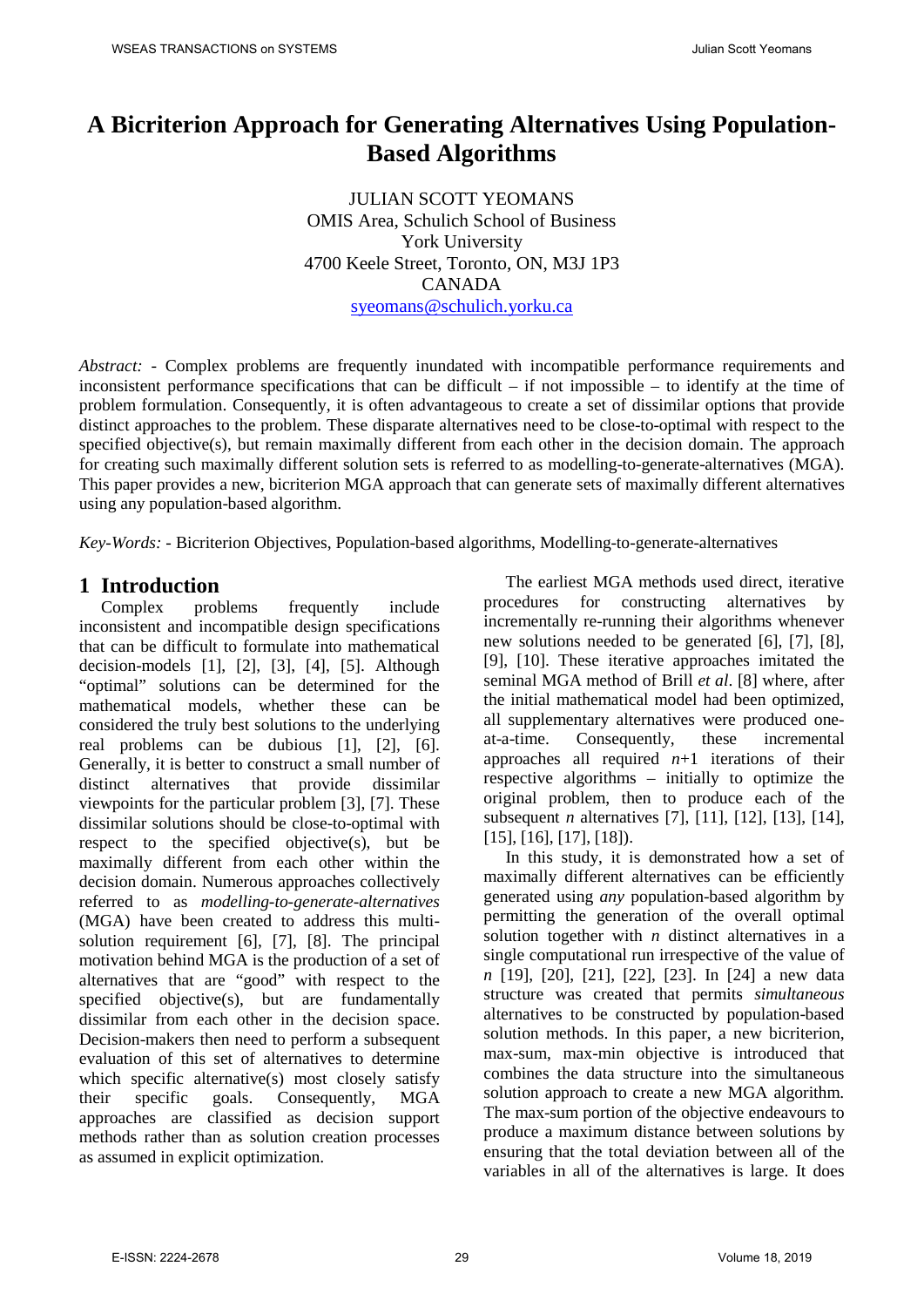not preclude, however, the possibility of relatively small (or zero) deviations occurring between some of the individual variables in certain solutions. In contrast, the max-min objective seeks a maximum distance between every variable over all solutions. By considering both objectives simultaneously, the alternatives created will be as far apart as possible for all variables in general and the closest distance in the worst case between any solutions will never be less than the value obtained for the max-min objective.

#### **2 Modelling to Generate Alternatives**

Mathematical optimization has focused almost entirely on generating single optimal solutions to single-objective formulations or, equivalently, producing a set of noninferior solutions for multiobjective problems [2], [5], [8]. While such conventions may create solutions to the derived mathematical formulations, whether these outputs actually establish "best" solutions to the underlying real problems remains less certain [1], [2], [6], [8]. With many complex, "real world" decision situations, there are numerous system specifications that can never be incorporated into the problem formulation [1], [5]. Moreover, it may not be possible to explicitly account for all of the subjective requirements as there are frequently numerous adversarial stakeholders and incompatible design components to address. Thus, most subjective features unavoidably remain unquantified and unmodelled in the mathematical decision models. This situation frequently occurs when conclusions are made based not only upon modelled objectives, but also upon more incongruent stakeholder preferences and socio-politicaleconomic goals [7]. Several "real life" examples of such idiosyncratic modelling characteristics are illustrated in [6], [8], [9], and [10].

When unmodelled objectives and unquantified issues exist, non-traditional methods are required for searching the decision region not only for noninferior sets of solutions, but also for alternatives that are evidently *sub-optimal* to the modelled problem. Namely, any search for alternatives to problems known or suspected to contain unmodelled components must concentrate not only on a noninferior set of solutions, but also necessarily on an explicit exploration of the problem's inferior solution space.

To demonstrate the implications of unmodelled objectives in a decision search, assume that an optimal solution for a maximization problem is *X*\* with objective value *Z1*\* [24]. Suppose a second, unquantified, maximization objective *Z2* exists that represents some "politically acceptable" factor. Assume that the solution,  $X^a$ , belonging to the 2objective noninferior set, exists that corresponds to a best compromise solution if both objectives could have been simultaneously considered. Although  $X^a$ would be considered as the best solution to the real problem, in the actual mathematical model it would appear inferior to solution  $X^*$ , since  $ZI^* \leq ZI^*$ . Therefore, when unquantified components are included in the decision-making process, inferior decisions to the mathematically modelled problem could be optimal to the underlying "real" problem. Thus, when unquantified issues and unmodelled objectives could exist, alternative solution procedures are required to not only explore the decision domain for noninferior solutions to the modelled problem, but also to concurrently search the decision domain for inferior solutions. Population-based algorithms prove to be proficient solution methods for concurrent searches throughout a decision space.

The objective of MGA is to construct a viable set of alternatives that are quantifiably good with respect to all modelled objectives, yet are as different as possible from each other within the solution space. By accomplishing this requirement, the resulting set of alternatives is able to provide truly different perspectives that perform similarly with respect to the known modelled objective(s) yet very differently with respect to various potentially unmodelled aspects. By creating these good-butdifferent solutions, the decision-makers are able to explore potentially desirable qualities within the alternatives that might be able to satisfy the unmodelled objectives to varying degrees of stakeholder acceptability.

To motivate the MGA process, it is necessary to more formally characterize the mathematical definition of its goals [6], [7]. Assume that the optimal solution to an original mathematical model is  $X^*$  with corresponding objective value  $Z^* =$  $F(X^*)$ . The resultant difference model can then be solved to produce an alternative solution, *X*, that is maximally different from *X\**:

$$
\text{Maximize} \quad \Delta\left(X, X^*\right) = \text{Min} \ |X_i - X_i^*\| \qquad (1)
$$

Subject to: 
$$
X \in D
$$
 (2)

$$
|F(X) - Z^*| \leq T \tag{3}
$$

where  $\Delta$  represents an appropriate difference function (shown in (1) as an absolute difference) and *T* is a tolerance target relative to the original optimal objective value *Z\**. *T* is a user-specified limit that determines what proportion of the inferior region needs to be explored for acceptable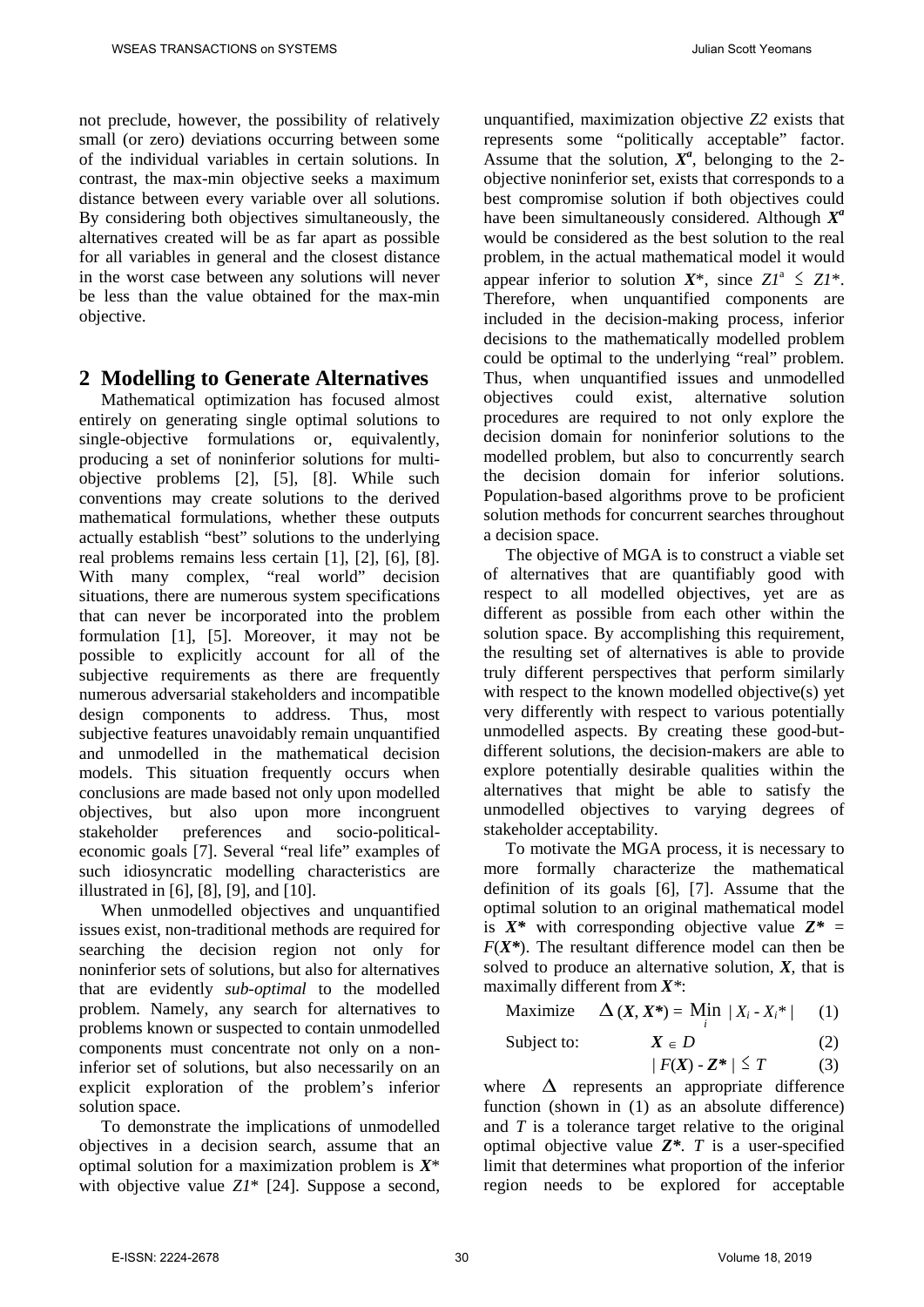alternatives. This difference function concept can be extended into a difference measure between any *set of alternatives* by replacing *X\** in the objective of the maximal difference model and calculating the overall minimum absolute difference (or some other function) of the pairwise comparisons between corresponding variables in each pair of alternatives – subject to the condition that each alternative is feasible and falls within the specified tolerance constraint.

The population-based MGA procedure to be introduced is designed to generate a pre-determined small number of close-to-optimal, but maximally different alternatives, by adjusting the value of *T* and solving the corresponding maximal difference problem instance by exploiting the population structure of the algorithm. The survival of solutions depends upon how well the solutions perform with respect to the problem's originally modelled objective(s) and simultaneously by how far away they are from all of the other alternatives generated in the decision space.

## **3 Population-based, Bicriterion MGA Algorithm**

In this section, a data structure is employed that enables a bicriterion MGA solution approach via any population-based algorithm [24]. Suppose that it is desired to produce *P* alternatives that each possess *n* decision variables and that the population algorithm is to possess *K* solutions in total. That is, each solution contains one set of *P* maximally different alternatives. Let  $Y_k$ ,  $k = 1, \ldots, K$ , represent the  $k^{th}$  solution in the population which is comprised of one complete set of *P* different alternatives. Namely, if  $\overline{X}_{kp}$  is the  $p^{th}$  alternative,  $p = 1, \ldots, P$ , of solution  $k, k = 1, \ldots, K$ , then  $Y_k$  can be represented as

$$
Y_k = [X_{k1}, X_{k2}, \dots, X_{kP}]. \tag{4}
$$

If  $X_{kjq}$ ,  $q = 1,..., n$ , is the  $q^{th}$  variable in the  $j^{th}$ alternative of solution k, then

$$
X_{kj} = (X_{kj1}, X_{kj2}, \ldots, X_{kjn}) \ . \tag{5}
$$

Consequently, the entire population, *Y*, consisting of *K* different sets of *P* alternatives can be expressed in vectorized form as,

$$
Y' = [Y_1, Y_2, \dots, Y_K].
$$
 (6)

The following population-based MGA method produces a pre-determined number of close-tooptimal, but maximally different alternatives, by modifying the value of the bound *T* in the maximal difference model and using any population-based method to solve the corresponding, maximal difference problem. The bicriterion MGA algorithm that follows constructs a pre-determined number of maximally different, near-optimal alternatives, by modifying the bound value *T* in the maximal difference model and using any population-based technique to solve the corresponding maximal difference problem. Each solution in the population comprises one set of *p* different alternatives. By exploiting the co-evolutionary aspects of the algorithm, the algorithm evolves each solution toward sets of dissimilar local optima within the solution domain. In this processing, each solution alternative mutually experiences the search steps of the algorithm. Solution survival depends upon both how well the solutions perform with respect to the modelled objective(s) and by how far apart they are from every other alternative in the decision space.

A straightforward process for generating alternatives solves the maximum difference model iteratively by incrementally updating the target *T* whenever a new alternative needs to be produced and then re-solving the resulting model [24]. This iterative approach parallels the original Hop, Skip, and Jump (HSJ) MGA algorithm of Brill *et al*. [8] in which the alternatives are created one-by-one through an incremental adjustment of the target constraint. While this approach is straightforward, it entails a repetitive execution of the optimization algorithm [7], [12], [13]. To improve upon the stepwise HSJ approach, a concurrent MGA technique was subsequently designed based upon co-evolution ([13], [15], [17]). In a co-evolutionary approach, pre-specified stratified subpopulation ranges within an algorithm's overall population are established that collectively evolve the search toward the specified number of maximally different alternatives. Each desired solution alternative is represented by each respective subpopulation and each subpopulation undergoes the common processing operations of the procedure. The survival of solutions in each subpopulation depends simultaneously upon how well the solutions perform with respect to the modelled objective(s) and by how far away they are from all of the other alternatives. Consequently, the evolution of solutions in each subpopulation toward local optima is directly influenced by those solutions contained in all of the other subpopulations, which forces the concurrent co-evolution of each subpopulation towards good but maximally distant regions within the decision space according to the maximal difference model [7]. Co-evolution is also much more efficient than a sequential HSJ-style approach in that it exploits the inherent population-based searches to concurrently generate the entire set of maximally different solutions using only a single population [12], [17].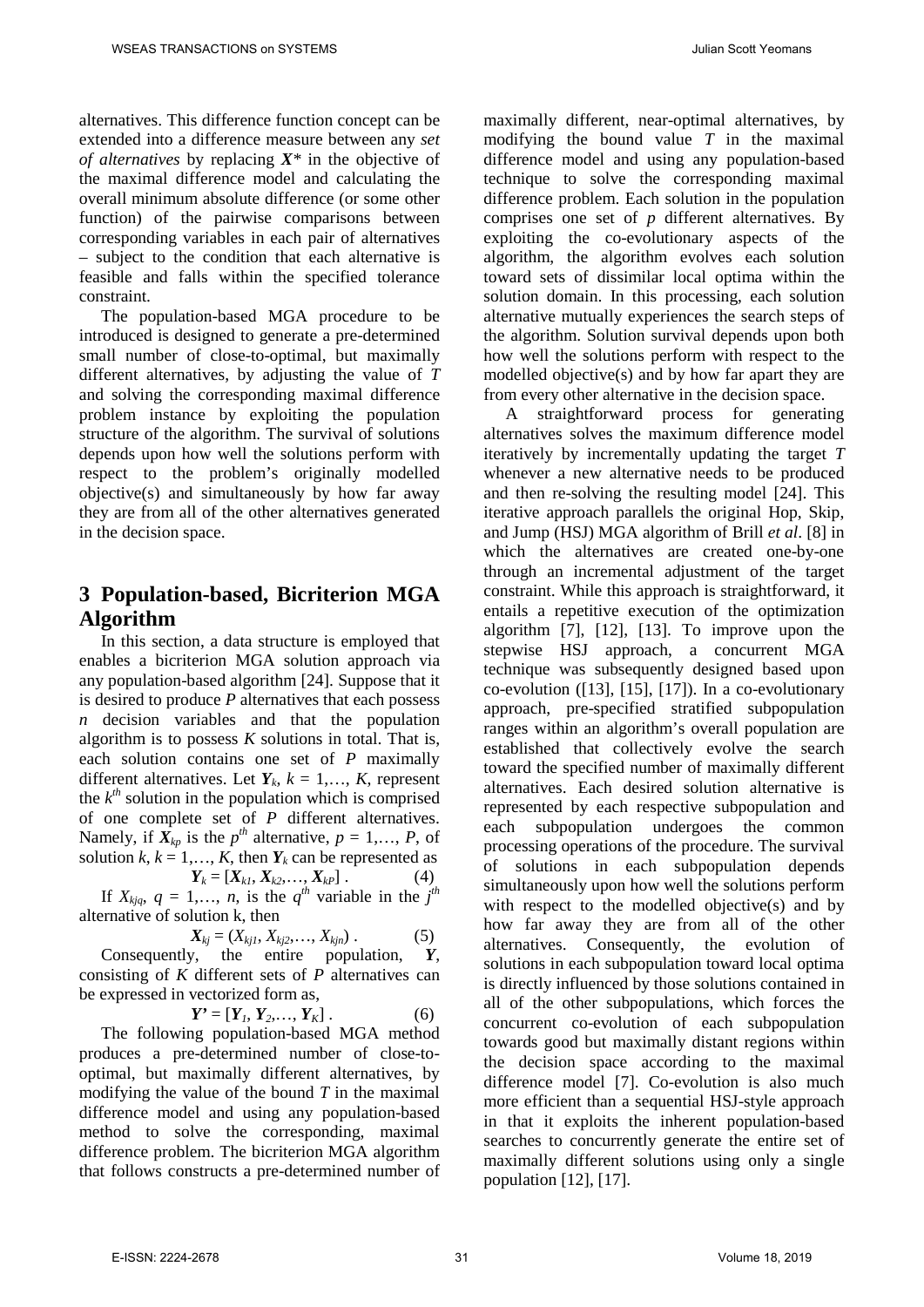While concurrent approaches can exploit population-based algorithms, co-evolution can only occur within each of the stratified subpopulations. Consequently, the maximal differences between solutions in different subpopulations can only be based upon aggregate subpopulation measures. Conversely, in the following simultaneous MGA algorithm, each solution in the population contains exactly one entire set of alternatives and the maximal difference is calculated only for that particular solution (i.e. the specific alternative set contained within that solution in the population). Hence, by the evolutionary nature of the populationbased search procedure, in the subsequent approach, the maximal difference is simultaneously calculated for the specific set of alternatives considered within each specific solution – and the need for concurrent subpopulation aggregation measures is avoided.

Using the data structure terminology, the steps for the bicriterion MGA algorithm are as follows ([14], [19], [20], [21], [22], [23], [24]). It should be readily apparent that the stratification approach employed by this method can be easily modified for any population-based algorithm.

*Initialization Step*. Solve the original optimization problem to find its optimal solution, *X\**. Based upon the objective value *F*(*X\**), establish *P* target values. *P* represents the desired number of maximally different alternatives to be generated within prescribed target deviations from the *X\**. Note: The value for *P* has to have been set *a priori* by the decision-maker.

Without loss of generality, it is possible to forego this step and to use the algorithm to find *X\** as part of its solution processing in the subsequent steps. However, this significantly increases the number of iterations of the computational procedure and the initial stages of the processing become devoted to finding *X\** while the other elements of each population solution are retained as essentially "computational overhead".

*Step 1*. Create an initial population of size *K* where each solution contains *P* equally-sized partitions. The partition size corresponds to the number of decision variables in the original optimization problem.  $X_{kp}$  represents the  $p^{th}$ alternative,  $p = 1, \ldots, P$ , in solution  $Y_k$ ,  $k = 1, \ldots, K$ .

*Step 2*. In each of the *K* solutions, evaluate each  $X_{kp}$ ,  $p = 1,...,P$ , with respect to the modelled objective. Alternatives meeting their target constraint and all other problem constraints are designated as *feasible*, while all other alternatives are designated as *infeasible*.

Note: A solution can be designated as feasible only if all of the alternatives contained within it are feasible.

*Step 3*. Apply an appropriate elitism operator to each solution to rank order the best individuals in the population. The best solution is the feasible solution containing the most distant set of alternatives in the decision space (the distance measures are defined in Step 5).

Note: Because the best-solution-to-date is always retained in the population throughout each iteration, at least one solution will always be feasible. Furthermore, a feasible solution based on the initialization step can be constructed using *P* repetitions of *X\**.

*Step 4*. Stop the algorithm if the termination criteria (such as maximum number of iterations or some measure of solution convergence) are met. Otherwise, proceed to Step 5.

*Step 5*. For each solution  $Y_k$ ,  $k = 1,..., K$ , calculate  $D^1_k$  and  $D^2_k$ , which are the bicriterion Max-Min and Max-Sum distance measures determined, respectively, between all of the alternatives contained within the solution.

As an illustrative example for calculating the bicriterion distance measures, compute

$$
D^{l}_{ k} = \Delta^{1} ( X_{ka}, X_{kb}) = \min_{a,b,q} | X_{kaq} - X_{kbq} | ,
$$
  
 
$$
a = 1,...,P, b = 1,...,P, q = 1,...,n, (7)
$$

and

$$
D_{k}^{2} = \Delta^{2} (X_{ka}, X_{kb})
$$
  
=  $\sum_{a=1toP} \sum_{b=1toP} \sum_{b=1...P} (X_{kaq} - X_{kbq})^{2}$ . (8)

 $D<sup>l</sup><sub>k</sub>$  denotes the minimum absolute distance and  $D^2_k$  represents the overall quadratic deviation between all of the alternatives contained within solution *k*.

Alternatively, the distance functions could be calculated using some other appropriately defined measures.

*Step 6*. This step orders the specific solutions by those solutions which contain the set of alternatives which are most distant from each other. The goal of maximal difference is to force alternatives to be as far apart as possible in the decision space from the alternatives of each of the partitions within each solution.

Let  $D_k = G(D^l_k, D^2_k)$  represent the bicriterion objective for solution *k*. Rank the solutions according to the distance measure  $D_k$  objective – appropriately adjusted to incorporate any constraint violation penalties for infeasible solutions.

*Step 7*. Apply applicable algorithmic "change operations" to each solution within the population and return to Step 2.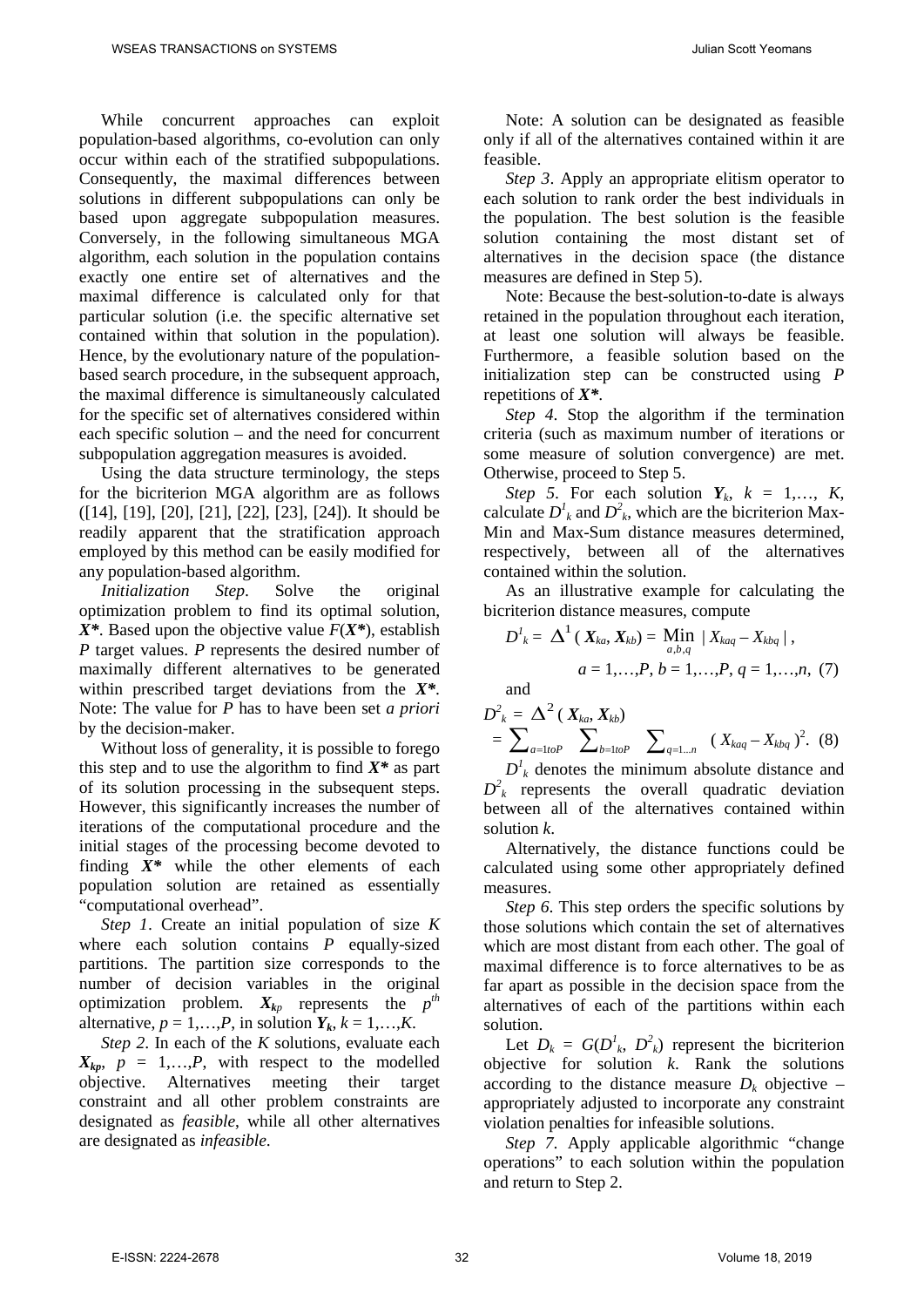### **4 Conclusion**

Complex problem solving inherently involves unquantifiable aspects and incongruent performance specifications. These decision settings frequently possess inconsistent structural elements that are difficult – if not impossible – to integrate into ancillary decision support models. There are always unmodelled features, not apparent during model formulation, that can significantly impact the adequacy of its solutions. These confounding components require decision-makers to incorporate numerous uncertainties into their solution process prior to the eventual problem resolution. When challenged by these incongruencies, it is unlikely that any single solution can concurrently satisfy all of the ambiguous system requirements. Consequently, MGA decision support approaches have been created to address these confounding features in some way, while simultaneously retaining enough flexibility to incorporate the inherent planning incongruities.

This paper has provided a new bicriterion approach and an updated MGA procedure. This new computationally efficient MGA method establishes how population-based algorithms can simultaneously construct entire sets of close-tooptimal, maximally different alternatives by exploiting the evolutionary characteristics of any population-based solution approach. In this MGA role, the bicriterion objective can efficiently generate the requisite set of dissimilar alternatives, with each generated solution providing an entirely different outlook to the problem. The max-sum criteria ensures that the distances between the alternatives created by this algorithm are good in general, while the max-min criteria ensures that the distances between the alternatives are good in the worst case. The absolute function has been considered, since its value provides a meaningful, physical interpretation to its measure of distance. Since population-based procedures can be applied to a wide range of problem types, the practicality of this bicriterion MGA approach can be extended to wide range of "real world" applications. These extensions will be explored in future computational studies.

#### *References:*

[1] M. Brugnach, A. Tagg, F. Keil, and W.J. De Lange, Uncertainty matters: computer models at the science-policy interface, *Water*  *Resources Management*, Vol. 21, 2007, pp. 1075-1090.

- [2] J.A.E.B. Janssen, M.S. Krol, R.M.J. Schielen, and A.Y. Hoekstra, The effect of modelling quantified expert knowledge and uncertainty information on model-based decision making, *Environmental Science and Policy*, Vol. 13, No. 3, 2010, pp. 229-238.
- [3] M. Matthies, C. Giupponi, and B. Ostendorf, Environmental decision support systems: Current issues, methods and tools, *Environmental Modelling and Software*, Vol. 22, No. 2, 2007, pp. 123-127.
- [4] H.T. Mowrer, Uncertainty in natural resource decision support systems: Sources, interpretation, and importance, *Computers and Electronics in Agriculture*, Vol. 27, No. 1-3, 2000, pp. 139-154.
- [5] W.E. Walker, P. Harremoes, J. Rotmans, J.P. Van der Sluis, M.B.A.P. Van Asselt, Janssen, and M.P. Krayer von Krauss, Defining uncertainty – a conceptual basis for uncertainty management in model-based decision support, *Integrated Assessment*, Vol. 4, No. 1, 2003, pp. 5-17.
- [6] D.H. Loughlin, S.R. Ranjithan, E.D. Brill, and J.W. Baugh, Genetic algorithm approaches for addressing unmodelled objectives in optimization problems, *Engineering Optimization*, Vol. 33, No. 5, 2001, pp. 549- 569.
- [7] J.S. Yeomans, and Y. Gunalay, Simulationoptimization techniques for modelling to generate alternatives in waste management planning, *Journal of Applied Operational Research*, Vol. 3, No. 1, 2011, pp. 23-35.
- [8] E.D. Brill, S.Y. Chang, and L.D. Hopkins, Modelling to generate alternatives: the HSJ approach and an illustration using a problem in land use planning, *Management Science*, Vol. 28, No. 3, 1982, pp. 221-235.
- [9] J.W. Baugh, S.C. Caldwell, and E.D. Brill, A mathematical programming approach for generating alternatives in discrete structural optimization, *Engineering Optimization*, Vol. 28, No. 1, 1997, pp. 1-31.
- [10] E.M. Zechman, and S.R. Ranjithan, Generating alternatives using evolutionary algorithms for water resources and environmental management problems, *Journal of Water Resources Planning and Management*, Vol. 133, No. 2, 2007, pp. 156-165.
- [11] Y. Gunalay, J.S. Yeomans, and G.H. Huang, Modelling to generate alternative policies in highly uncertain environments: An application